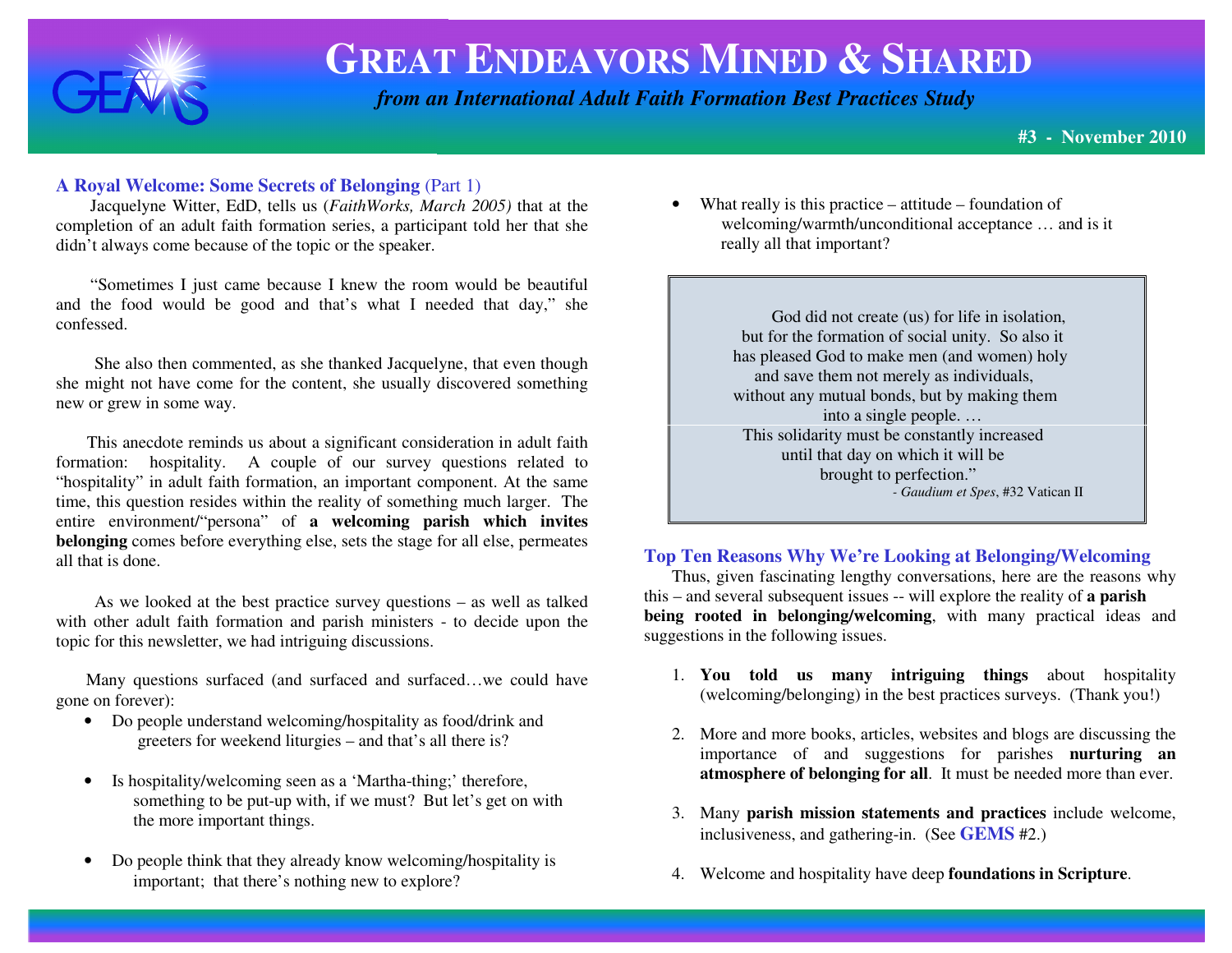- 5. In these economic times, many parishes might be limited in some things they can do. Welcoming, a sense of belonging – for the most part - **does not cost money**.
- 6. People **will engage in the life of the parish** (e.g. respond to ministerial calls, participate in adult faith formation) **because of the atmosphere/environment** of the parish. One of the key features of this environment is feeling welcomed/a feeling of belonging.
- 7. In most cases, belief does not lead to belonging, but rather, **belonging leads to belief**, according to current research by the Gallup Organization (*Growing an Engaged Church* by Albert J. Winseman, Gallup Press, 2007).
- 8. The welcome that is extended, constantly portrayed in everything, is **a reflection of the theology of the parish**. The wise and ancient proverb "*What you do speaks so loudly that I cannot hear what you say"* rings especially true when it comes to **how we live and what we do** day-by-day in parish life and how that welcomes people (or turns them away).
- 9. Welcoming/Hospitality provides **the basis for spirituality, for relationships**. People are searching for safe, sacred places where they can share their stories and experience God in community.
- 10. **Baptism calls all of us** to create a community of welcome rather than just leaving it to the pastoral staff and clergy.

### **Wondering Nuggets:**

- Do we (parish staff, Parish Pastoral Council, Commissions, Adult Faith Formation Committee) realize that **all the facets of parish life**, the reality of **parish life itself**, all that we do, has the potential to be welcoming, to prepare the way for belonging, to be hospitable?
- $\bullet$ What is **our** parish's theology of welcoming?
- How is it practically lived out?

 "We need to really know people as human beings. We have to give all the opportunity to share their story, creating a relationship that goes beyond just waving to them at Mass." - Tom Zanzig www.patersondiocese.org/page.cfm?Web\_ID=2114

### **Why Today?**

 Is the need for belonging/welcoming something that has become a necessity because of our postmodern world; is it a result of the renewal of the Church since the Second Vatican Council?

 Scripture and our tradition would answer those questions in the negative. Today, within our culture, we expect to pay for our own hospitality (hotels, restaurants, etc.). In the world of Biblical times, hospitality to others was considered a personal responsibility.

 Scripture offers insights into the welcoming/hospitality beginning with Abraham (Genesis 18:1-8) and running through the invitation to the messianic banquet of Revelation.

**A parish of welcome and belonging** is patterned on the life of Jesus who welcomed the children, the sinner, the healthy and unhealthy, the doubter, the searcher, the outcast, the repentant and unrepentant.

Some New Testament passages which indicate the code of welcome, warmth and community at the time of Jesus:

- "…enter a house, stay there…" (Mark 6: 8-10)
- $\bullet$ "I was a stranger…you welcomed me." (Matthew 25:35)
- • "Stay with us, for it is nearly evening, and the day is almost over." (Luke 24:29)
- "Be hospitable to one another without complaining." (1 Peter 4:9)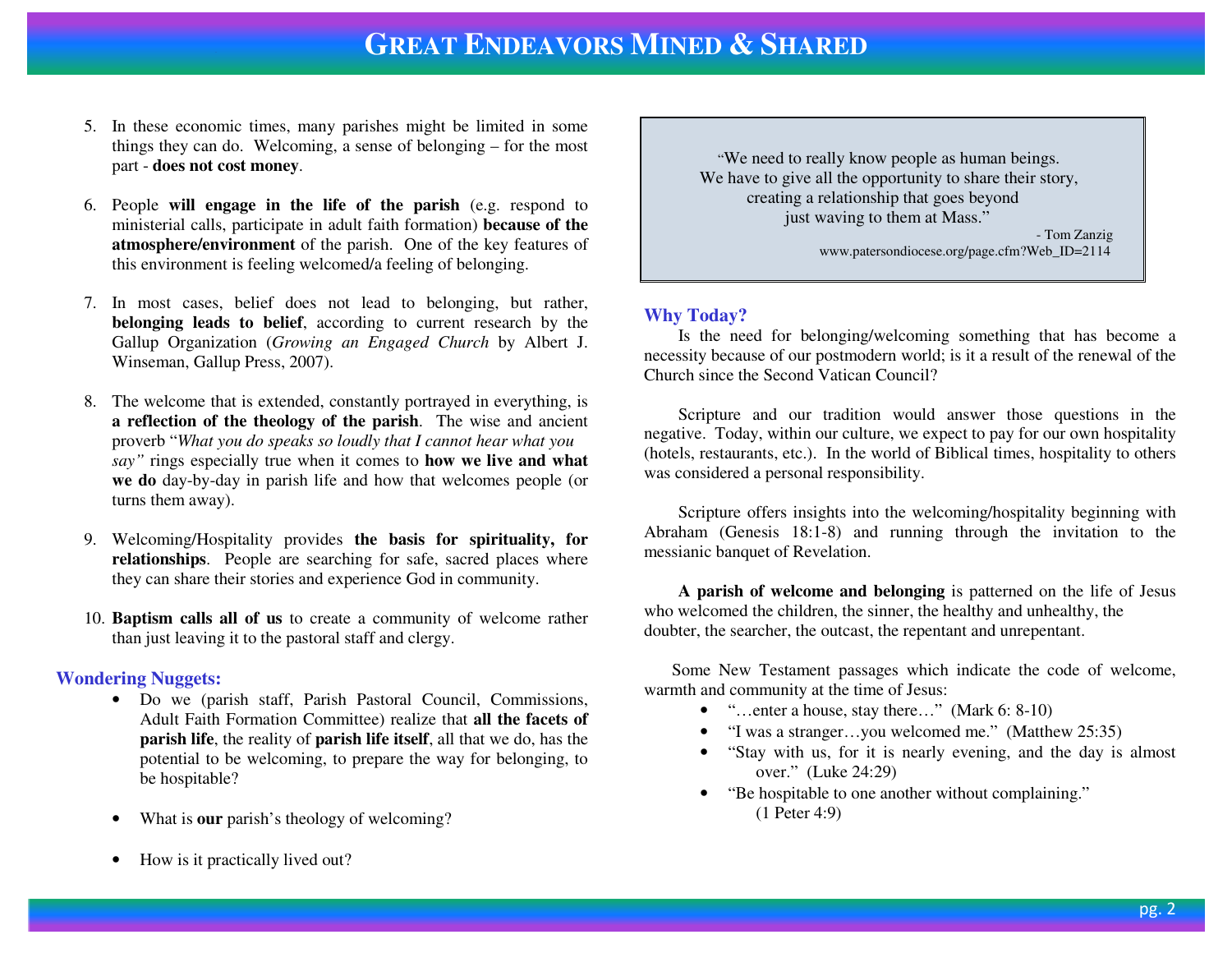# **GREAT ENDEAVORS MINED & <sup>S</sup>HARED**

 Perhaps the primary New Testament quote is: "**Do not neglect hospitality**, for through it some have unknowingly entertained angels." (Hebrews 13:2)

### **Just what is this welcoming, this nurturing of belonging, this practice of hospitality?**

 At times, perhaps, we presume it is the added little touches that we do; the extras to make things a little warmer and friendlier. It is much more than that. It is the bedrock, the **grounding of who we are**, everything we do.

Being a *place of belonging* might be

- A safe place for conversation with food and drink
- •The offering of solace
- •A place where all can share doubts, ask questions
- •The walking with another in pain
- •The providing of an emotional space in which to heal
- •A place where God can always be discovered anew

 This…"has led us to organize differently. In (today's) generation when we make decisions, learn, create, and build, we instinctively construct a network to do it…..Almost everything we do has taken on a communal quality, and our most popular technologies fuel a social sense of the collective. Those spiritual communities that welcome these shifts of power will be the ones that will thrive in the years to come…. Growing churches will be centered on sharing conversations among those journeying a path together. Effective church leaders will not look at the networking occurring in a new generation as superficial, rude, narcissistic, or indiscreet but will begin to understand the deeper realities of what's occurring in this larger conversation." - Carol Howard Merritt in *Reframing Hope: Vital Ministry in a New Generation*

 Often, also, we speak of welcome and hospitality geared to the newcomer, the visitor, and the seeker. Certainly this is crucial (a good exercise is to look at all we do through the eyes of someone who is coming to the parish for the first time). Yet, **hospitality/belonging extends to all**:

- •the newcomer who may never return again
- •the registered parishioner of 56 years
- the active parishioner who has served in every ministry of the parish
- the parishioner who is always there for liturgy  $\bullet$ but has never come forward to be involved
- •the five year old squirmy youngster
- •the 93-year old who is hard of hearing
- •singles
- •families
- •couples
- •widow(er)s
- •divorced, separated, remarried

# **More Wondering Nuggets:**

- Does the parish staff, the Parish Pastoral Council and the Commissions regularly evaluate the procedures, the buildings, the activities, etc. of the parish through the lens of welcome and belonging?
- How would a newcomer feel if they called our parish? if they participated in liturgy? if they attended an adult faith formation offering?
- Does our theology and practice of welcome/belonging/hospitality become so focused on the newcomers, the returning members, etc. that we forget to nurture and appreciate those who are always present?
- What's our parish's attitude toward the "infrequent visitor" those who might participate only on Christmas and Easter?